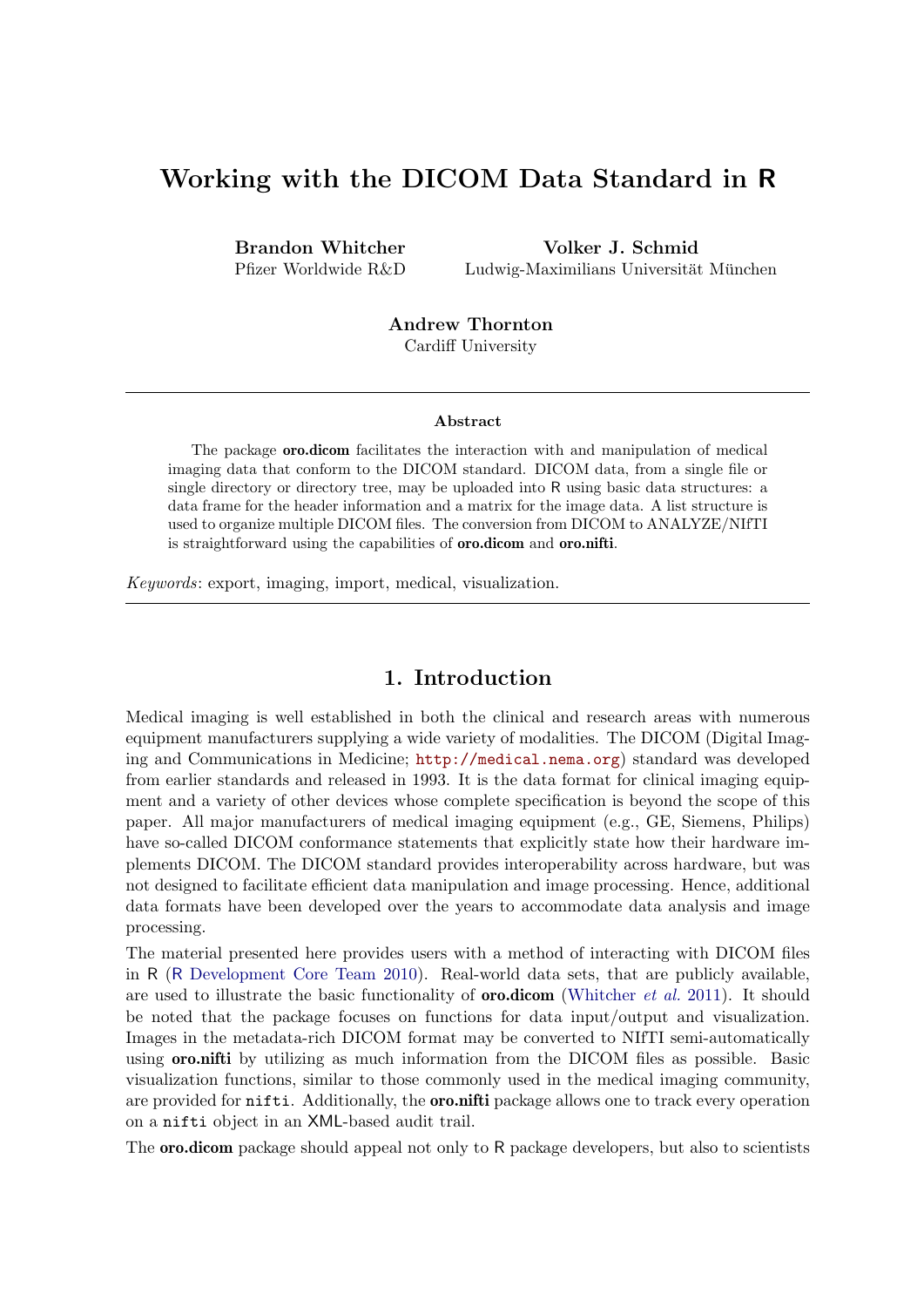| oro.dicom                                 |                                       |  |  |  |  |  |
|-------------------------------------------|---------------------------------------|--|--|--|--|--|
| create3D, create4D                        | Create multi-dimensional arrays from  |  |  |  |  |  |
|                                           | DICOM header/image lists.             |  |  |  |  |  |
| dicom2analyze, dicom2nifti                | Convert DICOM objects to ANALYZE      |  |  |  |  |  |
|                                           | or NIfTI objects.                     |  |  |  |  |  |
| readDICOMFile, readDICOM                  | Read single or multiple DICOM files   |  |  |  |  |  |
|                                           | into R.                               |  |  |  |  |  |
| dicomTable, writeHeader                   | Construct data frame from DICOM       |  |  |  |  |  |
|                                           | header list and write to a CSV file.  |  |  |  |  |  |
| extractHeader, header2matrix, matchHeader | Extract information from DICOM        |  |  |  |  |  |
|                                           | headers.                              |  |  |  |  |  |
| str2date, str2time                        | Convert DICOM date or time entry into |  |  |  |  |  |
|                                           | an R object.                          |  |  |  |  |  |

Table 1: List of functions available in oro.dicom.

and researchers who want to interrogate medical imaging data using the statistical capabilities of R without writing and validating their own basic data input/output functionality. Table 1 lists the key functions for oro.dicom and groups them according to common functionality.

# 2. oro.dicom: DICOM data input/output in R

The DICOM "standard" for data acquired using a clinical imaging device is very broad and complex. Roughly speaking each DICOM-compliant file is a collection of fields organized into two two-byte sequences (group,element) that are represented as hexadecimal numbers and form a tag. The (group,element) combination establishes what type of information is forthcoming in the file. There is no fixed number of bytes for a DICOM header. The final (group,element) tag should be the "pixel data" tag (7FE0,0010), such that all subsequent information is related to the image(s).

All attributes in the DICOM standard require different data types for correct representation. These are known as value representations (VRs) in DICOM, which may be encoded explicitly or implicitly. There are 27 explicit VRs defined in the DICOM standard. Detailed explanations of these data types are provided in the Section 6.2 (part 5) of the DICOM standard (http://medical.nema.org). Internal functions have been written to manipulate each of the value representations and are beyond the scope of this article. The functions str2date and str2time are useful for converting from the DICOM Datetime and Time value representations to R date and time objects, respectively.

### 2.1. The DICOM header

Accessing the information stored in a single DICOM file is provided using the readDICOMFile function. The basic structure of a DICOM file is summarized in Figure 1, for both explicit and implicit value representations. The first two bytes represent the group tag and the second two bytes represent the element tag, regardless of the type of VR. The third set of two bytes contains the characters of the VR on which a decision about being implicit or explicit is made.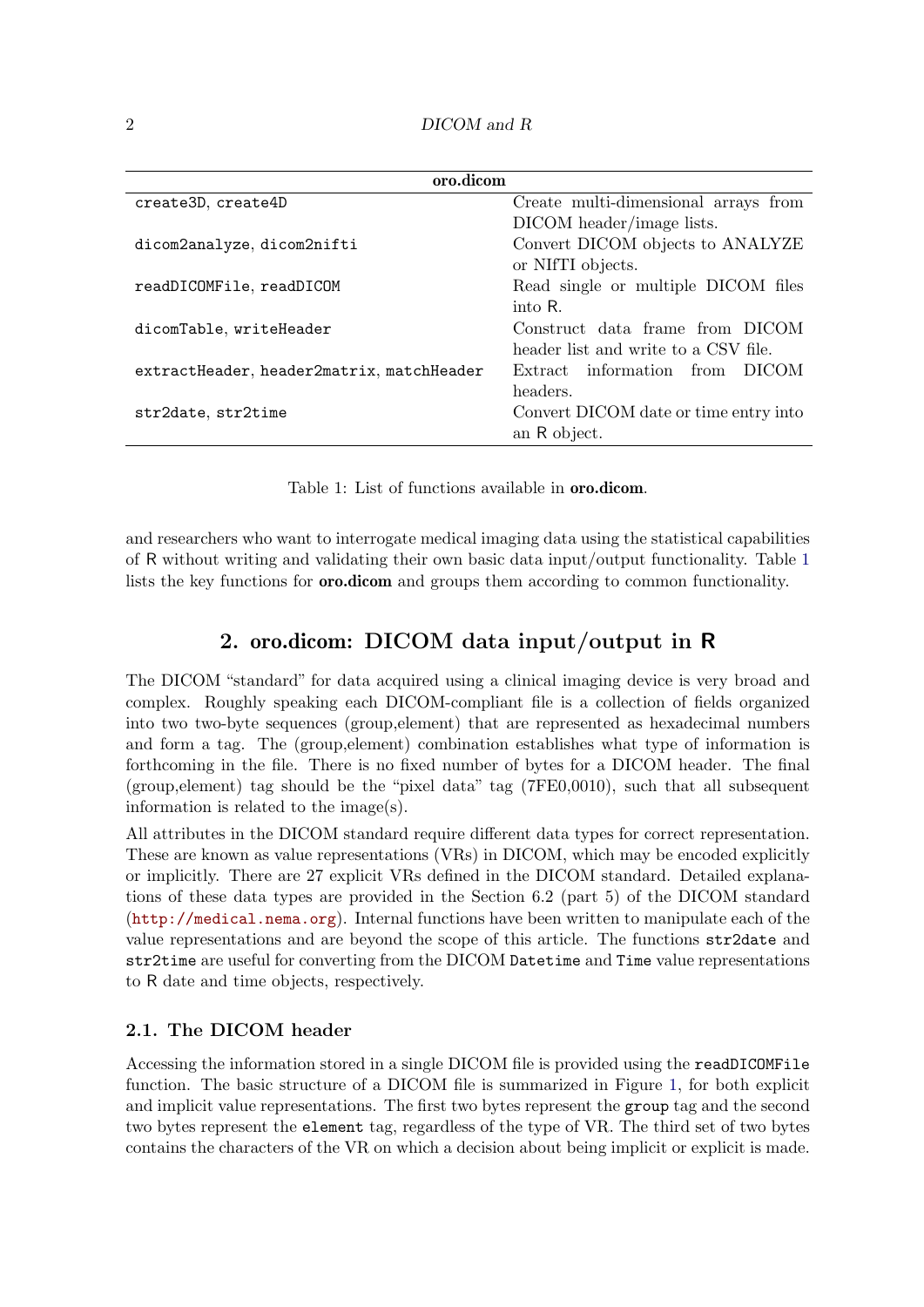Data element with explicit VR of OB, OF, OW, SQ, UT or UN:

+-----------------------------------------------------------+ | 0 | 1 | 2 | 3 | 4 | 5 | 6 | 7 | 8 | 9 | 10 | 11 | +----+----+----+----+----+----+----+----+----+----+----+----+ |<Group-->|<Element>|<VR----->|<0x0000->|<Length----------->|<Value-> Data element with explicit VR other than as shown above: +---------------------------------------+ | 0 | 1 | 2 | 3 | 4 | 5 | 6 | 7 | +----+----+----+----+----+----+----+----+ |<Group-->|<Element>|<VR----->|<Length->|<Value-> Data element with implicit VR: +---------------------------------------+ | 0 | 1 | 2 | 3 | 4 | 5 | 6 | 7 | +----+----+----+----+----+----+----+----+ |<Group-->|<Element>|<Length----------->|<Value->

Figure 1: Byte ordering for a single (group,element) tag in the DICOM standard. Explicit VRs store the VR as text characters in two bytes. More information is provided in Section 7, Part 3.5-2009 of the DICOM standard (http://medical.nema.org).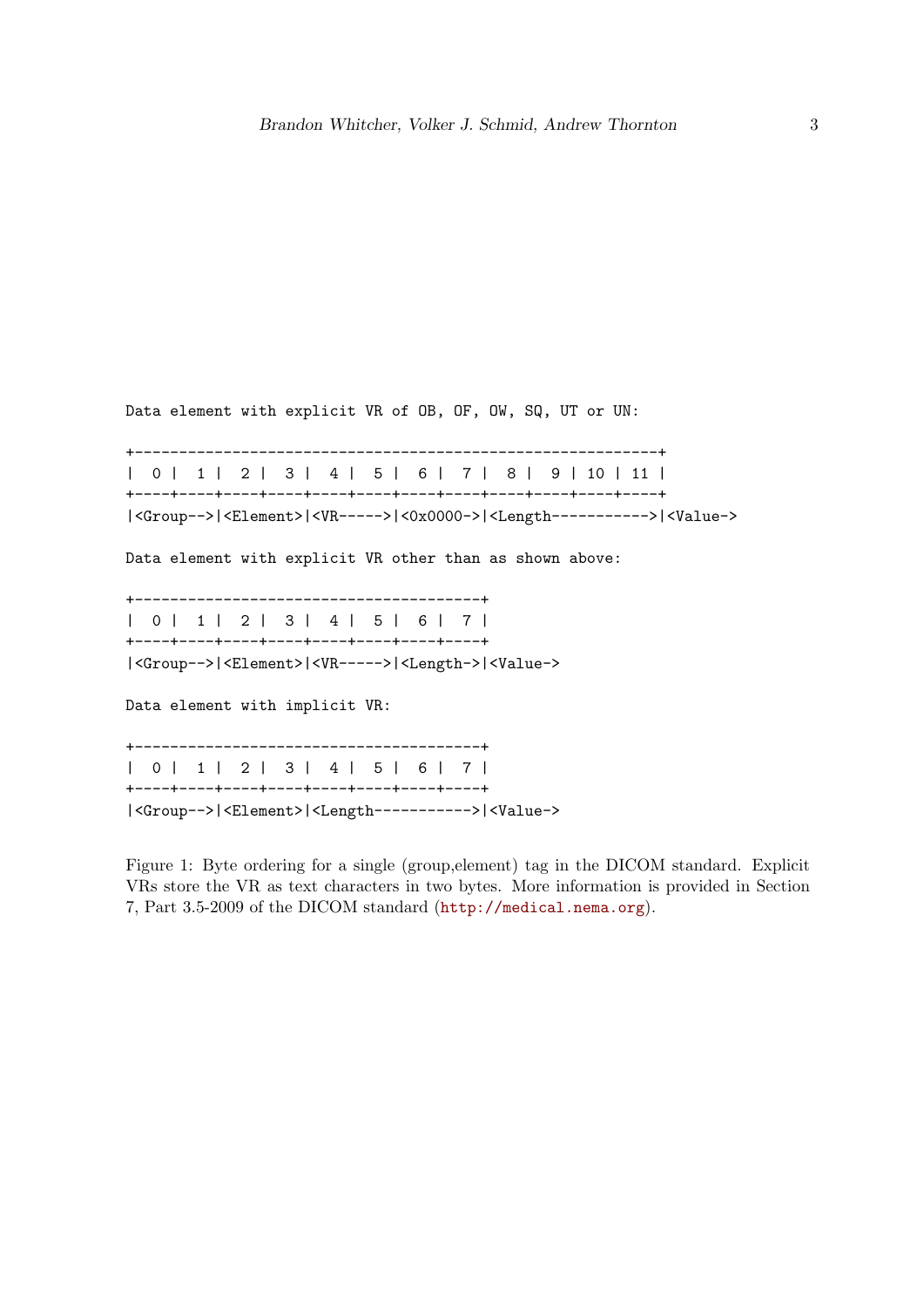Explicit VRs of type (OB, OF, OW, SQ, UT, UN) skip bytes six and seven (counting from zero), convert the next four bytes into an integer length and read length number of objects from the DICOM file. All other explicit VRs follow a slightly different path where bytes six and seven (counting from zero) provide an integer length and all remaining bytes are read in as the value. If the character string in bytes four and five do not correspond to a known VR (Figure 1), then the (group,element) tag is declared to be implicit, the length is taken from bytes four through seven and all remaining bytes contribute to the value.

The basic structure of the resulting object is a list with two elements: the DICOM header (hdr) and the DICOM image (img). The header information is organized in a data frame with six columns and an unknown number of rows depending on the input parameters.

```
R> fname <- system.file(file.path("dcm", "Abdo.dcm"), package="oro.dicom")
R> abdo <- readDICOMFile(fname)
R> names(abdo)
[1] "hdr" "img"
R> head(abdo$hdr)
 group element name code length
1 0002 0000 GroupLength UL 4
2 0002 0001 FileMetaInformationVersion OB 2
3 0002 0002 MediaStorageSOPClassUID UI 26
4 0002 0003 MediaStorageSOPInstanceUID UI 38
5 0002 0010 TransferSyntaxUID UI 20
6 0002 0012 ImplementationClassUID UI 16
                       value sequence
1 166
2 \001
3 1.2.840.10008.5.1.4.1.1.4
4 1.3.46.670589.11.0.4.1996082307380007
5 1.2.840.10008.1.2.1
6 1.3.46.670589.17
R> tail(abdo$hdr)
  group element name code length value sequence
79 0028 0101 BitsStored US 2 12
80 0028 0102 HighBit US 2 11
81 0028 0103 PixelRepresentation US 2 0
```

| 82 0028      | 1050 | WindowCenter DS               | 4 | 530  |  |
|--------------|------|-------------------------------|---|------|--|
| 83 0028 1051 |      | WindowWidth DS 4              |   | 1052 |  |
| 84 7FE0      | 0010 | PixelData OB 131072 PixelData |   |      |  |

The ordering of the rows is identical to the ordering in the original DICOM file. Hence, the first five tags in the DICOM header of Abdo.dcm are: GroupLength, FileMetaInformationVersion,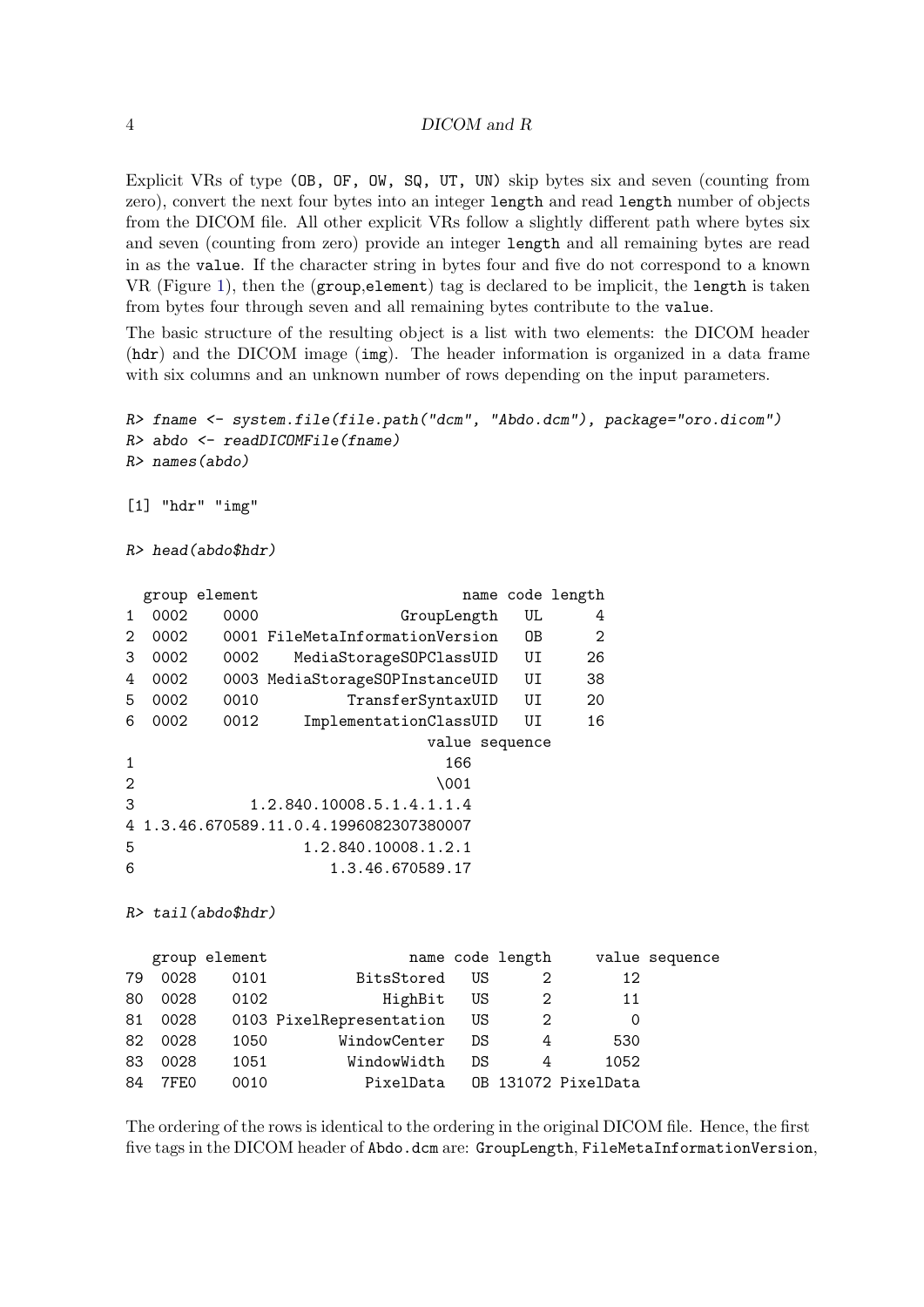MediaStorageSOPClassUID, MediaStorageSOPInstanceUID and TransferSyntaxUID. The last five tags in the DICOM header are also shown, with the very last tag indicating the start of the image data for that file and the number of bytes (131072) involved. When additional tags in the DICOM header information are queried (via extractHeader)

```
R> extractHeader(abdo$hdr, "BitsAllocated")
```

```
[1] 16
```

```
R> extractHeader(abdo$hdr, "Rows")
```

```
[1] 256
```

```
R> extractHeader(abdo$hdr, "Columns")
```
[1] 256

it is clear that the data are consistent with the header information in terms of the number of bytes  $(256 \times 256 \times (16/8) = 131072)$ .

The first five columns are taken directly from the DICOM header information (group, element, code, length and value) or inferred from that information (name). Note, the (group,element) values are stored as character strings even though they are hexadecimal numbers. All aspects of the data frame may be interrogated in R in order to extract relevant information from the DICOM header; e.g., "BitsAllocated" as above. The sequence column is used to keep track of tags that are embedded in a fixed-length SequenceItems tag or between a SequenceItem-SequenceDelimitationItem pair.

When multiple DICOM files are located in a single directory, or spread across multiple directories, one may use the function readDICOM (applied here to the directory hk-40).

```
R> fname <- system.file("hk-40", package="oro.dicom")
R> data(dicom.dic)
R> hk40 <- readDICOM(fname)
R> unlist(lapply(hk40, length))
hdr img
 40 40
```
The object associated with readDICOM is now a nested set of lists, where the hdr element is a list of data frames and the img element is a list of matrices. These two lists are associated in a pairwise sense; i.e.,  $\hat{\mathbf{h}}$ dr [[1]] is the header information for the image  $\operatorname{img}$  [[1]]. Default parameters recursive = TRUE and pixelData = TRUE (which is actually an input parameter for readDICOMFile) allow the user to search down all possible sub-directories and upload the image in addition to the header information, respectively. Also, by default all files are treated as DICOM files unless the exclude parameter is set to the unwanted file extension; e.g.,  $exclude = "xml".$ 

The list of DICOM header information across multiple files may be converted to a single data frame using dicomTable, and written to disc for further analysis; e.g., using write.csv.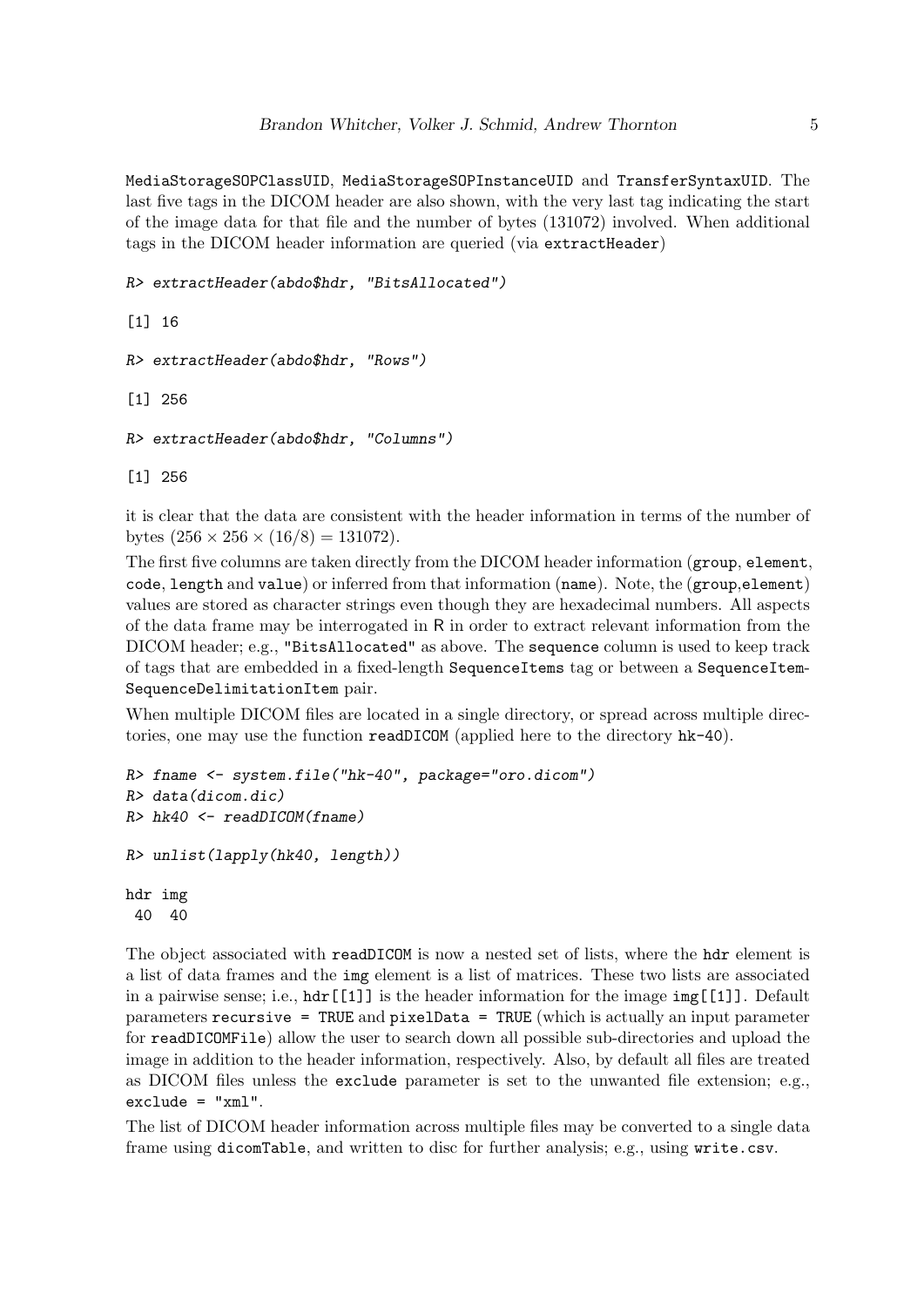```
R> hk40.info <- dicomTable(hk40$hdr)
R> write.csv(hk40.info, file="hk40_header.csv")
R> sliceloc.col <- which(hk40$hdr[[1]]$name == "SliceLocation")
R> sliceLocation <- as.numeric(hk40.info[, sliceloc.col])
R> head(sliceLocation)
[1] 160.9315 157.8315 154.7315 151.6315 148.5315 145.4315
R> head(diff(sliceLocation))
[1] -3.1 -3.1 -3.1 -3.1 -3.1 -3.1
```
*R> unique(extractHeader(hk40\$hdr, "SliceThickness"))*

[1] 3.125

The tag SliceLocation is extracted from the DICOM header information (at the first element in the list) and processed using the diff function, and should agree with the SliceThickness tag. Single DICOM fields may also be extracted from the list of DICOM header information that contain attributes that are crucial for further image processing; e.g., extracting relevant MR sequences or acquisition timings.

```
R> head(extractHeader(hk40$hdr, "SliceLocation"))
[1] 160.9315 157.8315 154.7315 151.6315 148.5315 145.4315
R> modality <- extractHeader(hk40$hdr, "Modality", numeric=FALSE)
R> head(matchHeader(modality, "mr"))
[1] TRUE TRUE TRUE TRUE TRUE TRUE
R> (seriesTime <- extractHeader(hk40$hdr, "SeriesTime", numeric=FALSE))
 [1] "113751.966000" "113751.966000" "113751.966000" "113751.966000"
 [5] "113751.966000" "113751.966000" "113751.966000" "113751.966000"
 [9] "113751.966000" "113751.966000" "113751.966000" "113751.966000"
[13] "113751.966000" "113751.966000" "113751.966000" "113751.966000"
[17] "113751.966000" "113751.966000" "113751.966000" "113751.966000"
[21] "113751.966000" "113751.966000" "113751.966000" "113751.966000"
[25] "113751.966000" "113751.966000" "113751.966000" "113751.966000"
[29] "113751.966000" "113751.966000" "113751.966000" "113751.966000"
[33] "113751.966000" "113751.966000" "113751.966000" "113751.966000"
```
[37] "113751.966000" "113751.966000" "113751.966000" "113751.966000"

*R> str2time(seriesTime)*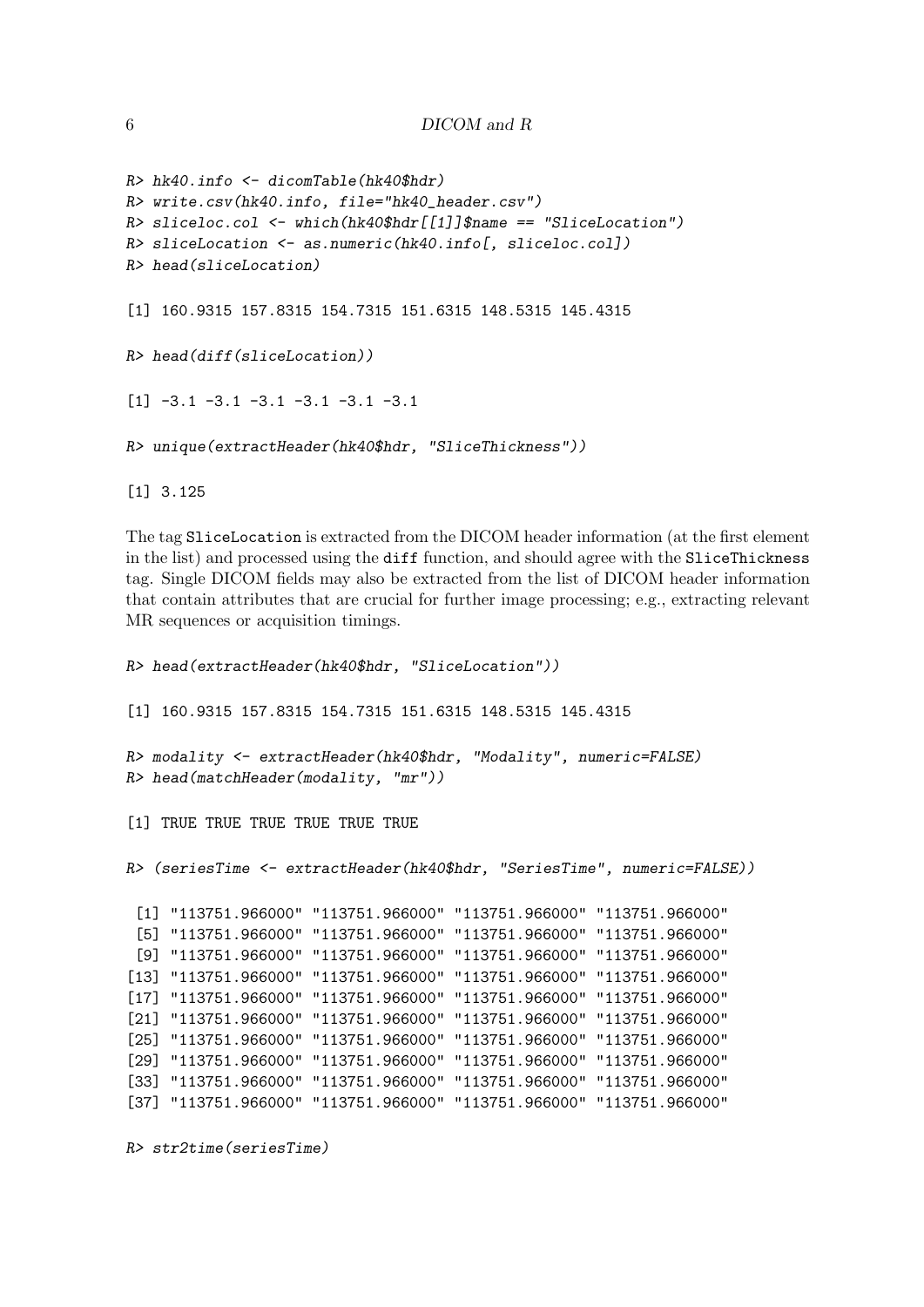```
$txt
```

```
[1] "11:37:51.96600" "11:37:51.96600" "11:37:51.96600"
 [4] "11:37:51.96600" "11:37:51.96600" "11:37:51.96600"
 [7] "11:37:51.96600" "11:37:51.96600" "11:37:51.96600"
[10] "11:37:51.96600" "11:37:51.96600" "11:37:51.96600"
[13] "11:37:51.96600" "11:37:51.96600" "11:37:51.96600"
[16] "11:37:51.96600" "11:37:51.96600" "11:37:51.96600"
[19] "11:37:51.96600" "11:37:51.96600" "11:37:51.96600"
[22] "11:37:51.96600" "11:37:51.96600" "11:37:51.96600"
[25] "11:37:51.96600" "11:37:51.96600" "11:37:51.96600"
[28] "11:37:51.96600" "11:37:51.96600" "11:37:51.96600"
[31] "11:37:51.96600" "11:37:51.96600" "11:37:51.96600"
[34] "11:37:51.96600" "11:37:51.96600" "11:37:51.96600"
[37] "11:37:51.96600" "11:37:51.96600" "11:37:51.96600"
[40] "11:37:51.96600"
```
\$time

[1] 41871.97 41871.97 41871.97 41871.97 41871.97 41871.97 41871.97 [8] 41871.97 41871.97 41871.97 41871.97 41871.97 41871.97 41871.97 [15] 41871.97 41871.97 41871.97 41871.97 41871.97 41871.97 41871.97 [22] 41871.97 41871.97 41871.97 41871.97 41871.97 41871.97 41871.97 [29] 41871.97 41871.97 41871.97 41871.97 41871.97 41871.97 41871.97 [36] 41871.97 41871.97 41871.97 41871.97 41871.97

### 2.2. The DICOM image

Most DICOM files involve a single slice from an acquisition – the image. A notable exception is the Siemens MOSAIC format (addressed in Section 2.2.1). The oro.dicom package assumes the image is stored as a flat file of two-byte integers without compression. A variety of additional image formats are possible within the DICOM standard; e.g., RGB-colorized, JPEG, JPEG Lossless, JPEG 2000 and run-length encoding (RLE). None of these formats are currently available in oro.dicom. Going back to the Abdo.dcm example, the image is accessed via

```
R> image(t(abdo$img), col=grey(0:64/64), axes=FALSE, xlab="", ylab="")
```
Figure 2 displays a coronal slice through the abdomen from an MRI acquisition. All information from the original data acquisition should accompany the image through the DICOM header, and this information is utilized as much as possible by **oro.dicom** to simplify the manipulation of DICOM data. As previously shown, this information is easily available to the user by matching DICOM header fields with valid strings. Note, the function extractHeader assumes the output should be coerced via as.numeric but this may be disabled setting the input parameter numeric=FALSE.

```
R> extractHeader(abdo$hdr, "Manufacturer", numeric=FALSE)
```
[1] "Philips"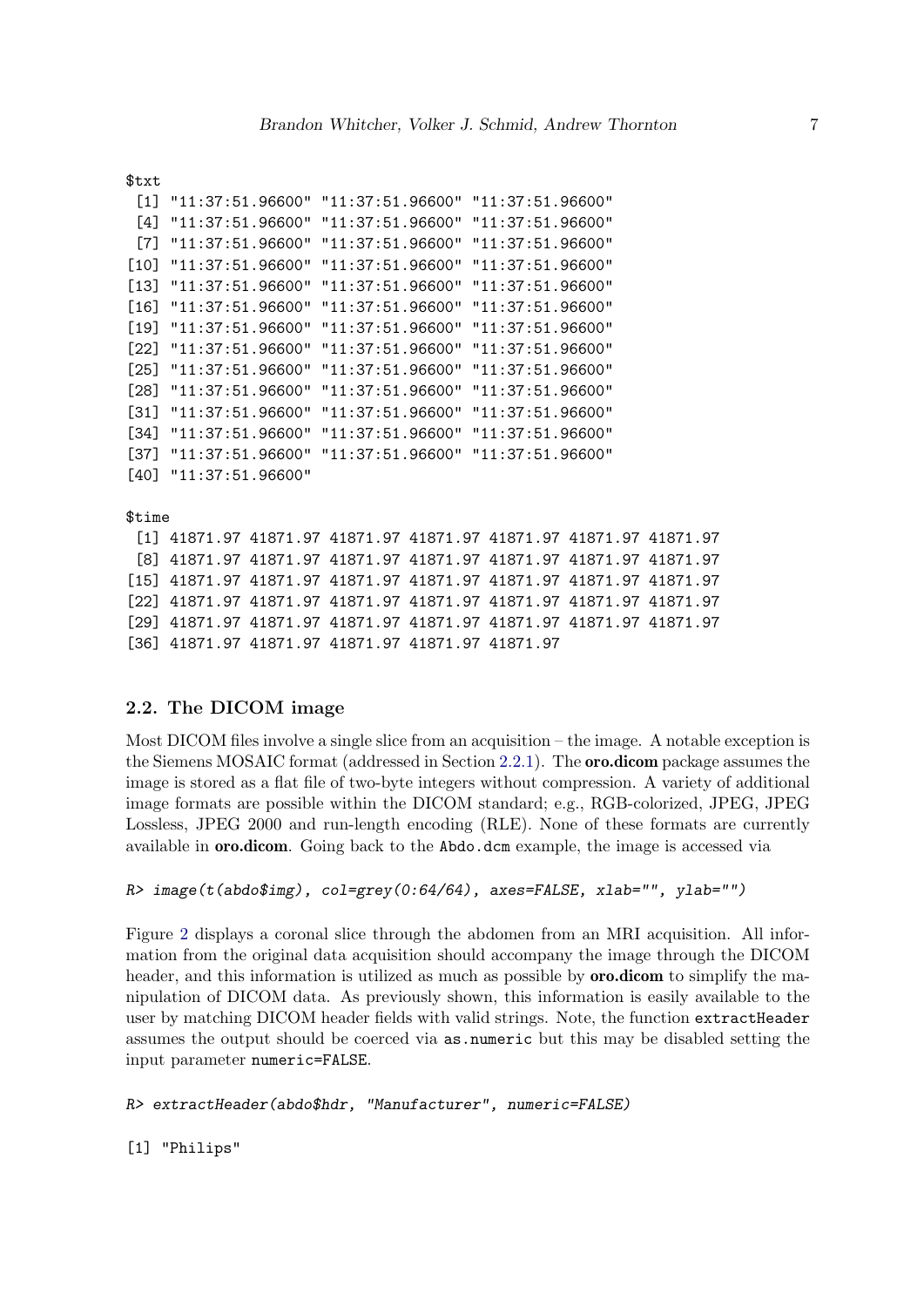

Figure 2: Coronal slice of the abdomen viewed in *neurological* convention (left is right and right is left).

```
R> extractHeader(abdo$hdr, "RepetitionTime")
```
[1] 2000

```
R> extractHeader(abdo$hdr, "EchoTime")
```
[1] 100

The basic DICOM file structure does not encourage the analysis of multi-dimensional imaging data (e.g., 3D or 4D) commonly acquired on clinical scanners. Hence, the **oro.dicom** package has been developed to access DICOM files and facilitate their conversion to the NIfTI or ANALYZE formats in R. The conversion process requires the oro.nifti package and will be outlined in Section 3.

### Siemens MOSAIC format

Siemens multi-slice EPI (echo planar imaging) data may be collected as a "mosaic" image; i.e., all slices acquired in a single TR (repetition time) frame of a dynamic run are stored in a single DICOM file. The images are stored in an  $M \times N$  array of images. The function create3D will try to guess the number of images embedded within the single DICOM file using the AcquisitionMatrix field. If this doesn't work, one may enter the  $(M, N)$  doublet explicitly.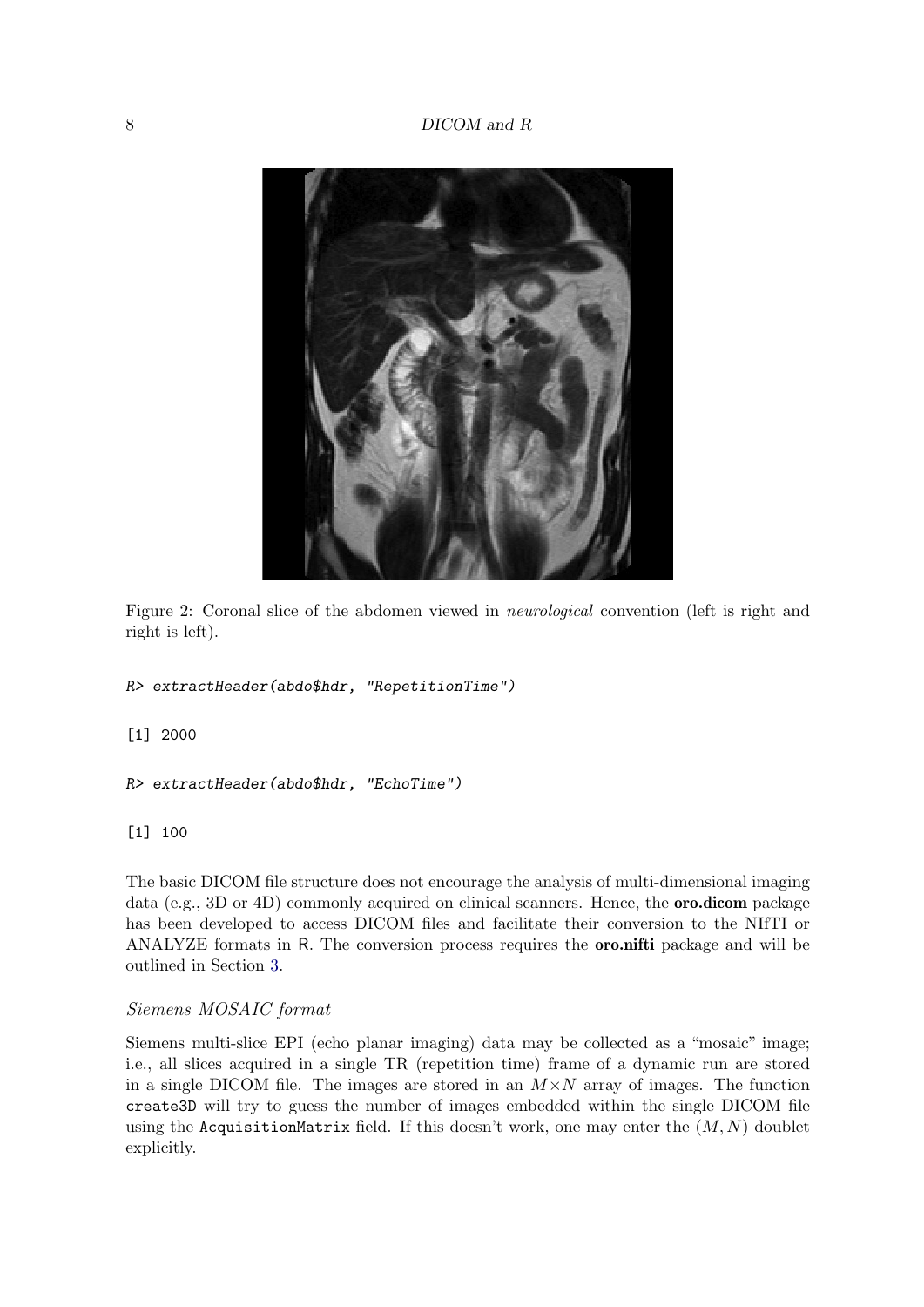

Figure 3: (a) Single MOSAIC image as read in from readDICOMFile. (b) Lightbox display of three-dimensional array of images after processing via create3D.

```
R> fname <- system.file(file.path("dcm", "MR-sonata-3D-as-Tile.dcm"),
+ package="oro.dicom")
R> dcm <- readDICOMFile(fname)
R> dim(dcm$img)
[1] 384 384
R> dcmImage <- create3D(dcm, mosaic=TRUE)
R> dim(dcmImage)
[1] 64 64 36
```
Figure 3a is taken from the raw DICOM file, in mosaic format, and displayed with the default margins in R. Figure 3b is displayed after re-organizing the original DICOM file into a threedimensional array (it was also converted to the NIfTI format for ease of visualization using the overloaded image function in oro.nifti).

# 3. Converting DICOM to NIfTI

The **oro.dicom** and **oro.nifti** packages have been specifically designed to use as much information as possible from the metadata-rich DICOM format and apply that information in the construction of the NIfTI data volume. The function dicom2nifti converts a list of DICOM images into an nifti object, and likewise dicom2analyze converts such a list into an anlz object.

Historically, data conversion from DICOM to NIfTI (or ANALYZE) has been provided outside of R using one of several standalone software packages: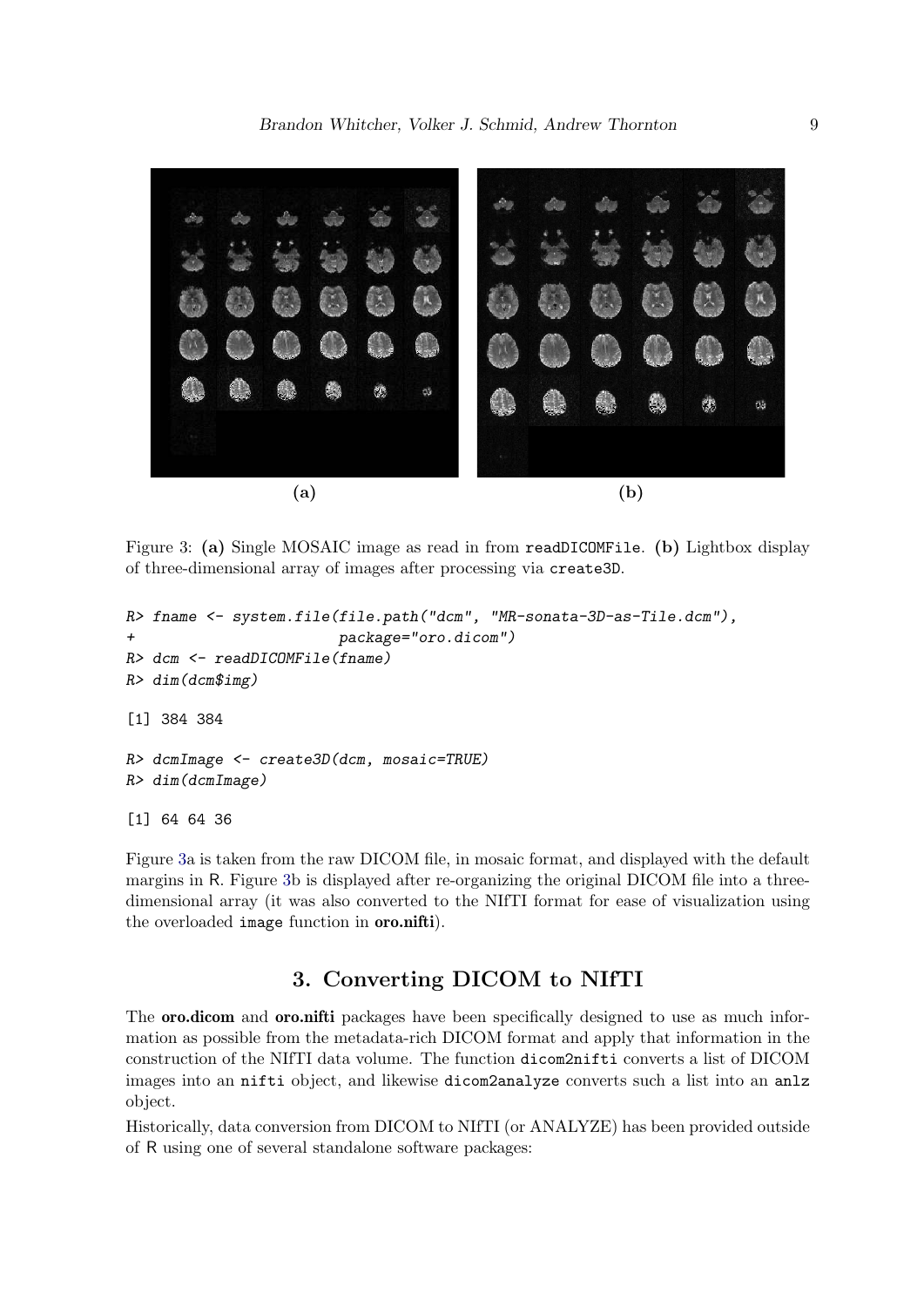- Xmedcon (Nolf 2003),
- FreeSurfer (http://surfer.nmr.mgh.harvard.edu),
- MRIConvert (http://lnci.oregon.edu/~jolinda/MRIConvert).

This is by no means an exhaustive list of software packages available for DICOM conversion. In addition there are several other R packages with the ability to process DICOM data

- fmri (Polzehl and Tabelow 2007),
- tractor.base (Clayden 2010) (part of the tractor project http://code.google.com/p/ tractor).

### 3.1. An example using a single-series data set

Using the 40 images from the  $h\&40$  object (previously defined in Section 2.1) it is straightforward to perform DICOM-to-NIfTI conversion using only default settings and plot the results in either lightbox or orthographic displays.

```
R> dput(formals(dicom2nifti))
as.pairlist(alist(dcm = , datatype = 4, units = c("mm", "sec"), rescale = FALSE, residue =R> (hk40n <- dicom2nifti(hk40))
NIfTI-1 format
 Type : nifti
 Data Type : 4 (INT16)
 Bits per Pixel : 16
 Slice Code : 0 (Unknown)
 Intent Code : 0 (None)
 Qform Code : 2 (Aligned_Anat)
 Sform Code : 2 (Aligned_Anat)
 Dimension : 256 x 256 x 40
 Pixel Dimension : 1.56 x 1.56 x 3.12
 Voxel Units : mm
 Time Units : sec
R> image(hk40n)
R> orthographic(hk40n, col.crosshairs="green")
```
By default dicom2nifti takes all image data from the DICOM list and creates a 3D image. Four-dimensional image volumes (three in space plus one in time) are also converted automatically by specifying DIM=4, where slice positions are taken from the ImagePositionPatient DICOM header field. For example, using DIM=4 on the hk40 DICOM data,

```
R> (hk40n <- dicom2nifti(hk40, DIM=4))
```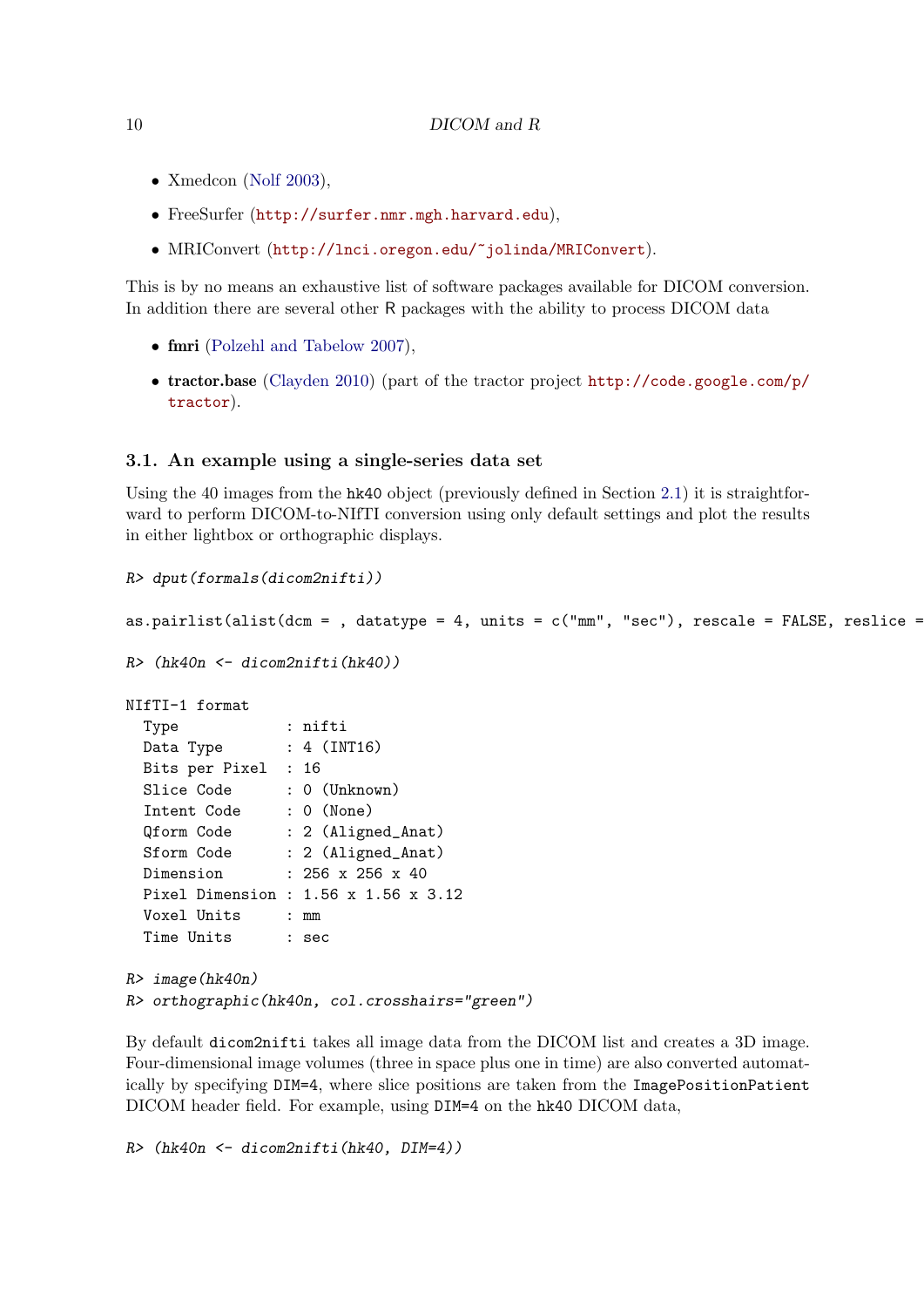

Figure 4: (a) Lightbox display of three-dimensional array of images. (b) Orthographic display of the same three-dimensional array (using the default settings for orthographic).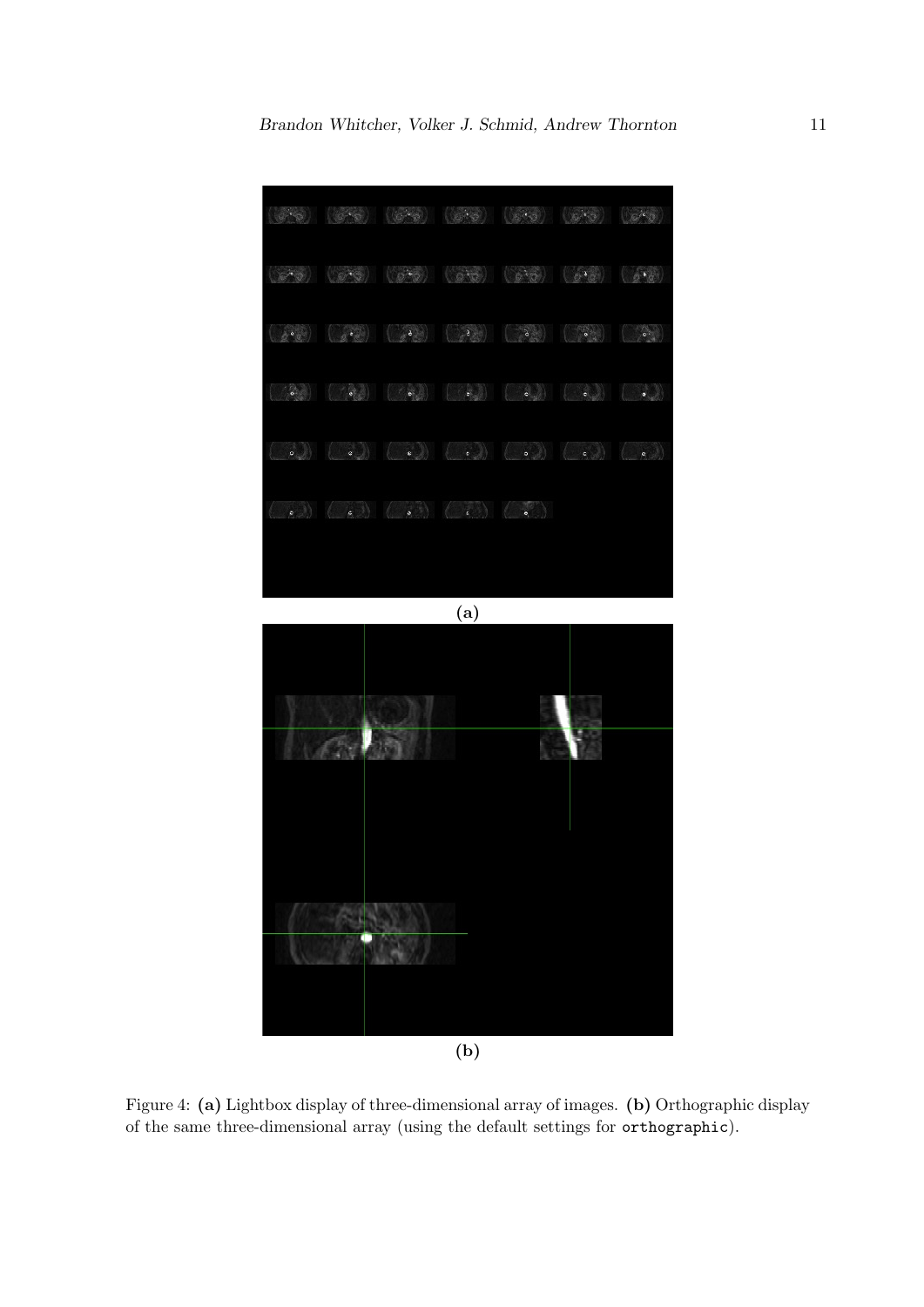```
NIfTI-1 format
 Type : nifti
 Data Type : 4 (INT16)
 Bits per Pixel : 16
 Slice Code : 0 (Unknown)
 Intent Code : 0 (None)
 Qform Code : 2 (Aligned_Anat)
 Sform Code : 2 (Aligned_Anat)
 Dimension : 256 x 256 x 40
 Pixel Dimension : 1.56 x 1.56 x 3.12
 Voxel Units : mm
 Time Units : sec
```
will also produce a three-dimensional volume of images, since the ImagePositionPatient field is unique for each single slice of the volume.

The functions dicom2nifti and dicom2analyze will fail when the dimensions of the individual images in the DICOM list do not match. However, they do not check for different series numbers or patient IDs so caution should be exercised when scripting automated work flows for DICOM-to-NIfTI conversion. In cases where a DICOM file includes images from more than one series, the corresponding slices have to be chosen before conversion, using dicomTable, extractHeader, and matchHeader.

### 3.2. An example using a multiple-volume data set

The National Biomedical Imaging Archive (NBIA; http://cabig.nci.nih.gov/tools/NCIA) is a searchable, national repository integrating *in vivo* cancer images with clinical and genomic data. The NBIA provides the scientific community with public access to DICOM images, image markup, annotations, and rich metadata. The multiple MRI sequences processed here were downloaded from the "RIDER Neuro MRI" collection at http://wiki.nci.nih.gov/ display/CIP/RIDER. A small for loop has been written to operate on a subset of the DI-COM directory structure, where the SeriesInstanceUID DICOM header field is assumed to be 100% accurate in series differentiation.

```
R> subject <- "1086100996"
R> DCM <- readDICOM(subject, verbose=TRUE)
R> seriesInstanceUID <- extractHeader(DCM$hdr, "SeriesInstanceUID", FALSE)
R> for (uid in unique(seriesInstanceUID)) {
+ index <- which(unlist(lapply(DCM$hdr, function(x) uid %in% x$value)))
+ uid.dcm <- list(hdr=DCM$hdr[index], img=DCM$img[index])
+ patientsName <- extractHeader(uid.dcm$hdr, "PatientsName", FALSE)
+ studyDate <- extractHeader(uid.dcm$hdr, "StudyDate", FALSE)
+ seriesDescription <- extractHeader(uid.dcm$hdr, "SeriesDescription", FALSE)
+ fname <- paste(gsub("[^0-9A-Za-z]", "",
+ unique(c(patientsName, studyDate, seriesDescription))),
+ collapse="_")
+ cat("## ", fname, fill=TRUE)
+ if (gsub("[^0-9A-Za-z]", "", unique(seriesDescription)) == "axtensor") {
```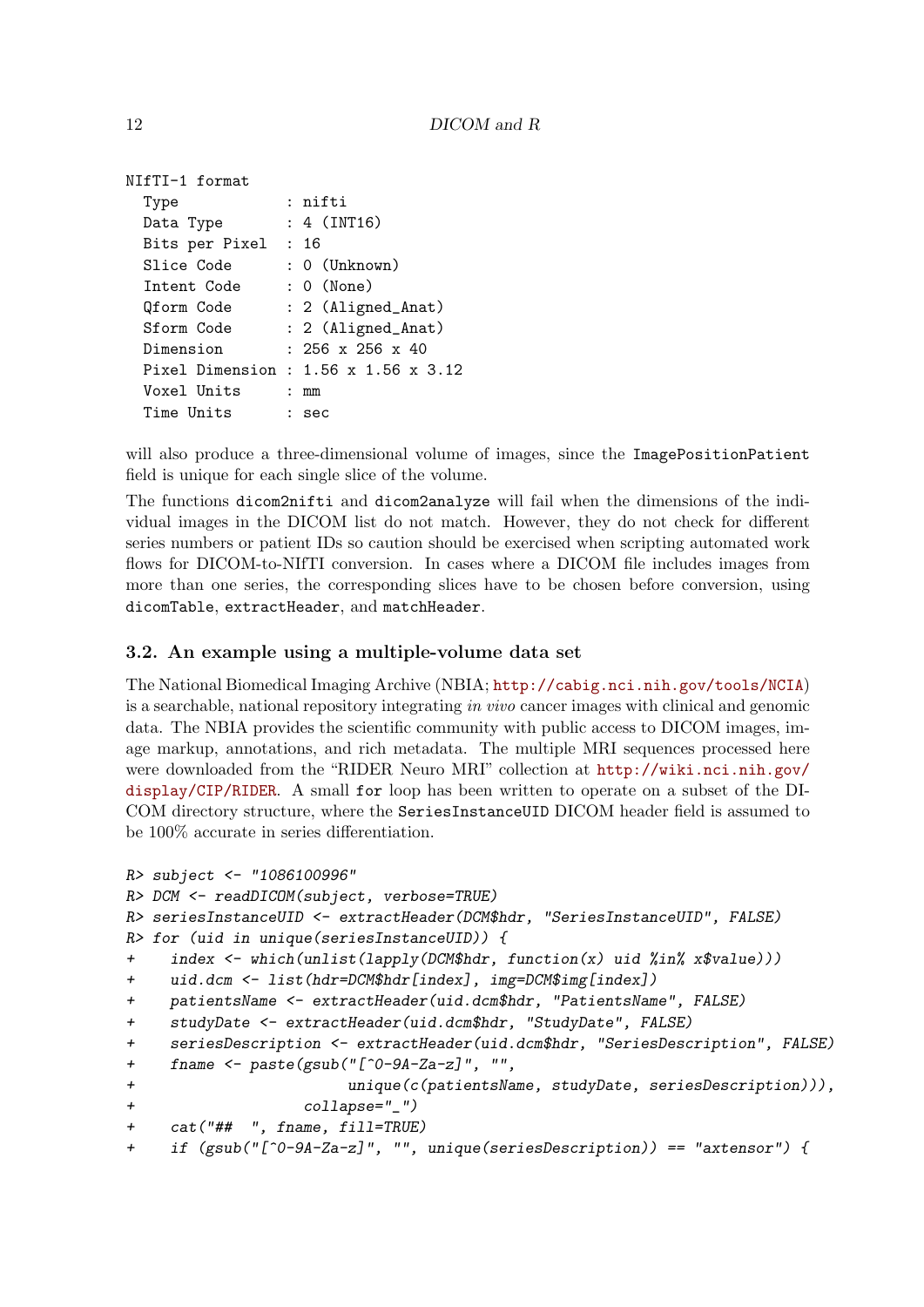```
+ D <- 4
+ reslice <- FALSE
+ } else {
+ D <- 3
+ reslice <- TRUE
+ }
+ uid.nifti <- dicom2nifti(uid.dcm, DIM=D, reslice=reslice,
+ descrip=c("PatientID", "SeriesDescription"))
+ writeNIfTI(uid.nifti, fname)
+ }
```
Note, the diffusion tensor imaging (DTI) data axtensor is assumed to be four dimensional and all other series (the multiple flip-angle acquisitions) are assumed to be three dimensional. There is always a balance between what information should be pre-specified versus what can easily be extracted from the DICOM headers or images.

## 4. Conclusion

Medical image analysis depends on the efficient manipulation and conversion of DICOM data. The oro.dicom package has been developed to provide the user with a set of functions that mask as many of the background details as possible while still providing flexible and robust performance.

The future of medical image analysis in R will benefit from a unified view of the imaging data standards: DICOM, NIfTI, ANALYZE, AFNI, MINC, etc. The existence of a single package for handling imaging data formats would facilitate interoperability between the ever increasing number of R packages devoted to medical image analysis. We do not assume that the data structures in **oro.dicom** or **oro.nifti** are best-suited for this purpose and we welcome an open discussion around how best to provide this standardization to the end user.

### Acknowledgments

The authors would like to thank the National Biomedical Imaging Archive (NBIA), the National Cancer Institute (NCI), the National Institute of Health (NIH) and all institutions that have contributed medical imaging data to the public domain. VS is supported by the German Research Council (DFG SCHM 2747/1-1).

## References

- Clayden J (2010). tractor.base*: A Package for Reading, Manipulating and Visualising Magnetic Resonance Images*. R package version 1.5.0, URL http://CRAN.R-project.org/ package=tractor.base.
- Nolf E (2003). "XMedCon An Open-source Medical Image Conversion Toolkit." *European Journal of Nuclear Medicine*, 30(Suppl. 2), S246. URL http://xmedcon.sourceforge. net.